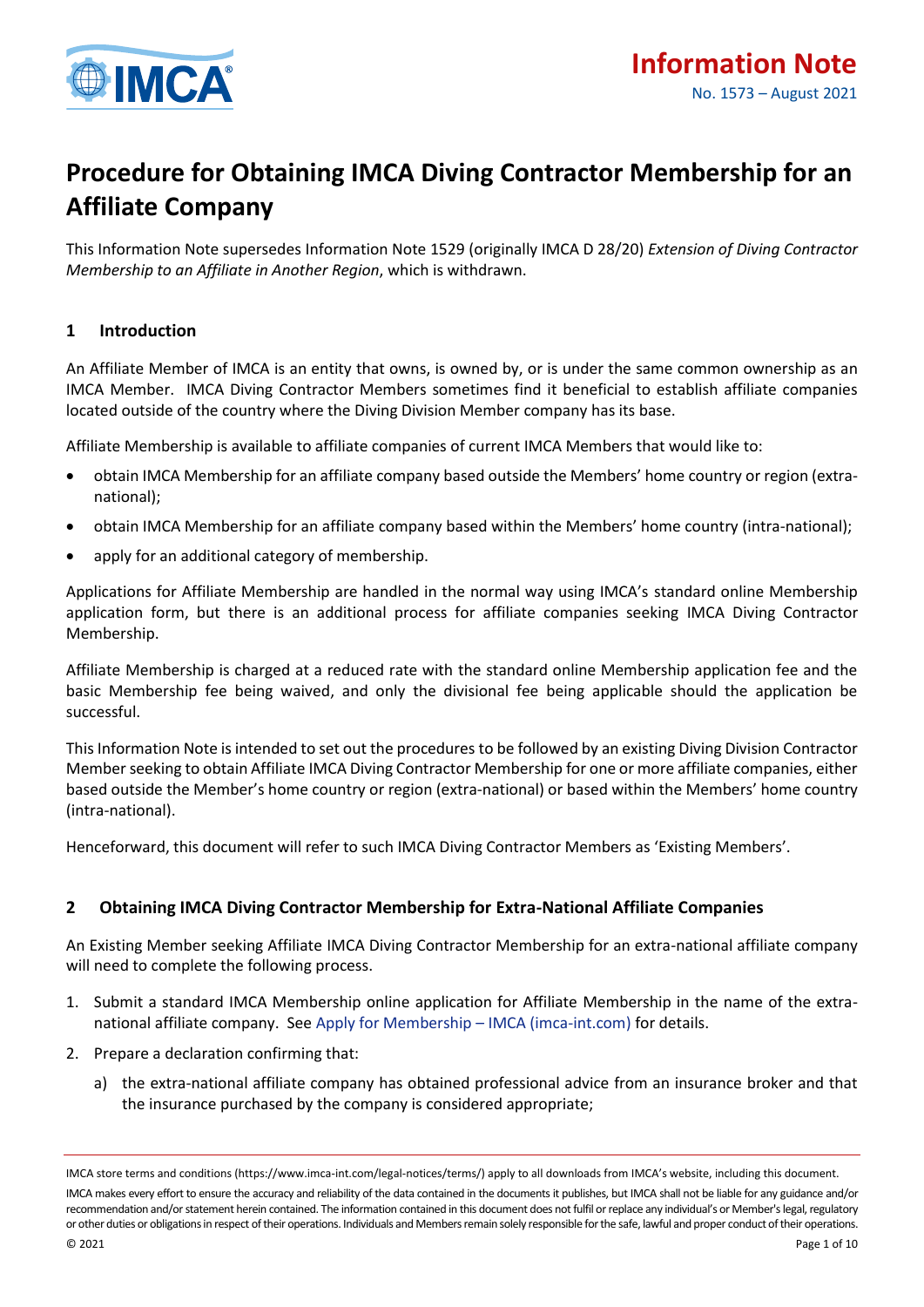- b) the extra-national affiliate company will regularly review the level of cover to ensure that it remains appropriate; and
- c) the extra-national affiliate company will maintain adequate insurance cover throughout the duration of its membership of IMCA.

*Note:* 

#### *Appendix 1 provides guidance on insurance from IMCA.*

*Appendix 2 is a Director's Insurance Declaration Form that may be used for the purpose of satisfying this requirement.*

The above declaration must be signed by a director of the Existing Member company and sent to [membership@imca-int.com](mailto:membership@imca-int.com) in electronic format.

- 3. Submit a Letter of Confirmations to IMCA satisfying the requirements set out in Appendix 3, Table 1. The template letter included in Appendix 3 may be used for this purpose. The letter must be signed by a director of the Existing Member company and sent as a PDF document to [membership@imca-int.com.](mailto:membership@imca-int.com)
- 4. Provide IMCA with copies of the supporting documentation listed in Appendix 4, Table 2. The supporting documentation must be sent to [membership@imca-int.com](mailto:membership@imca-int.com) in electronic format.

Upon receipt of the above material, IMCA will issue a desktop audit invoice (see Appendix 5 for details). Upon receipt of payment IMCA will then undertake a series of administrative and technical reviews. IMCA will not begin considering the submitted material until the required desktop audit fee has been received. Incomplete submissions will be rejected. Only the specific material requested should be provided. The provision of poorly targeted or irrelevant material will delay completion of the process.

Timescales for the completion of Affiliate Membership desktop audits will vary depending on the IMCA secretariat's workload at the time when payment of the desktop audit invoice is received. Processing times can be up to two or three months.

During the course of the administrative and technical reviews:

- the standard IMCA Membership online application for Affiliate Membership in the name of the extra-national affiliate company will be subject to due diligence checks by the secretariat;
- the Director's Insurance Declaration (Appendix 2) signed by a director of the Existing Member company will be reviewed;
- the Letter of Confirmations (Appendix 3) signed by a director of the Existing Member company will be reviewed;
- the Supporting Documentation (Appendix 4) will be reviewed for adequacy and completeness.

Once the full desktop audit has been successfully completed, IMCA reserves the right to undertake a formal onsite audit of the extra-national affiliate company should it consider this appropriate. If an on-site audit is to be undertaken:

- the reasons behind IMCA's decision to undertake an on-site audit will be discussed with the extra-national affiliate company;
- a date will be agreed and the scope of the audit will be provided;
- the auditor(s) will visit the extra-national affiliate company and provide a written report to the IMCA Secretariat of their findings.

On successful completion of the above process, a recommendation will be made for the IMCA Operations Committee to consider the extra-national affiliate company for approval as an Affiliate IMCA Diving Contractor Member – this is a standard 2-week process. No commercially sensitive information will be distributed to the Operations Committee.

If the Operations Committee gives its approval, an invoice (pro-rated from the month of approval) for IMCA Diving Contractor Membership will be issued to the extra-national affiliate company. As noted previously, Affiliate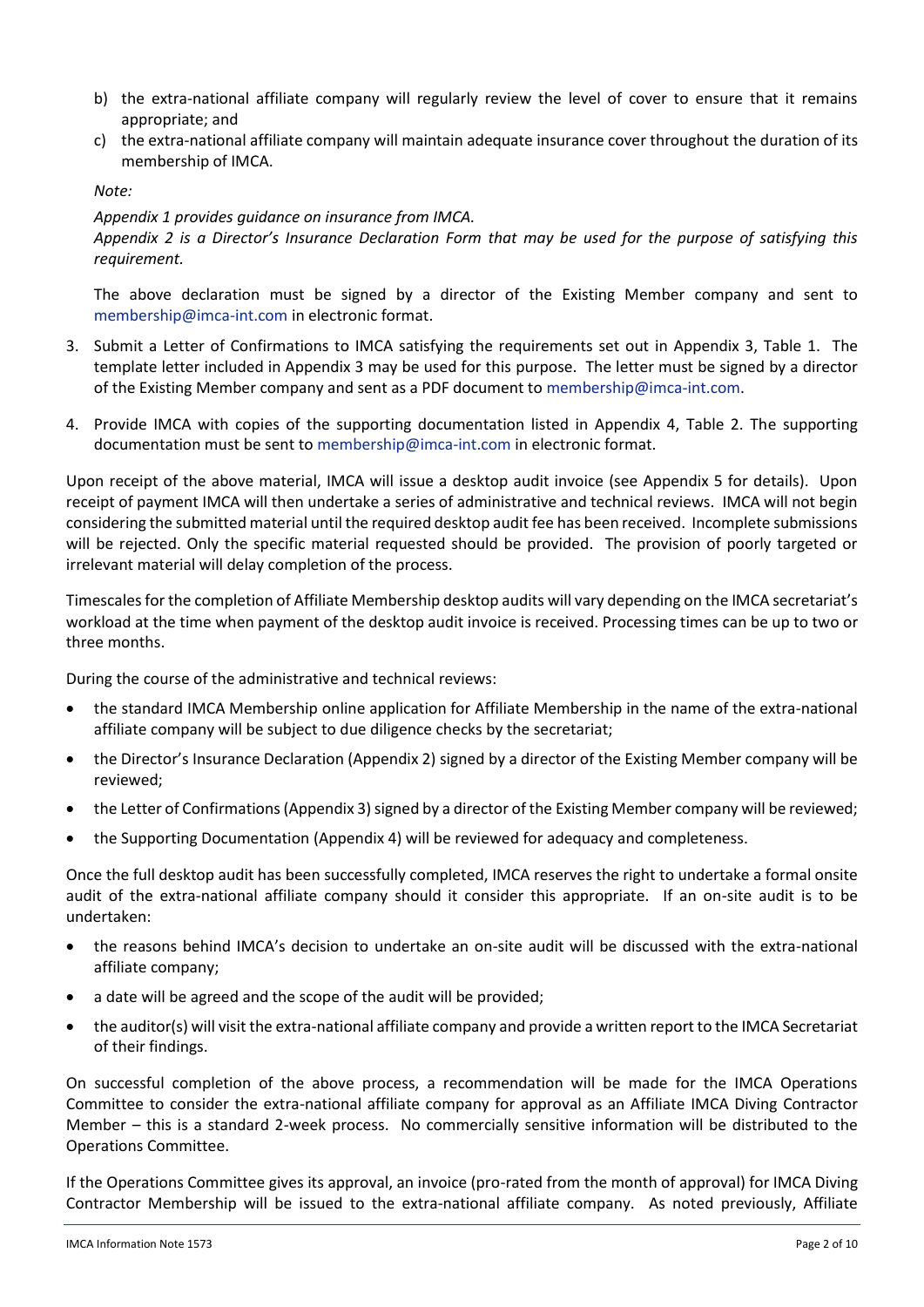Membership is charged at a reduced rate with the basic fee being waived and only the divisional fee being applicable.

Once payment is received, the affiliate company will receive its Membership certificate.

## **3 Obtaining IMCA Diving Contractor Membership for Intra-National Affiliate Companies**

Very occasionally, Existing Members seek Affiliate IMCA Diving Contractor Membership for an affiliate company based within the same country. In such circumstances both the Existing Member and its affiliate company will be operating under the same national regulatory regime, should have excellent communications with one-another, and therefore the affiliate company should have no difficulties operating fully in accordance with the Existing Member's business management systems.

An Existing Member seeking Affiliate IMCA Diving Contractor Membership for an intra-national affiliate company will need to complete the following process.

- 1. Submit a standard IMCA Membership online application for Affiliate Membership in the name of the intranational affiliate company. Se[e Apply for Membership](https://www.imca-int.com/membership/apply/) – IMCA (imca-int.com) for details.
- 2. Prepare a declaration confirming that:
	- a) the intra-national affiliate company has obtained professional advice from an insurance broker and that the insurance purchased by the company is considered appropriate;
	- b) the intra-national affiliate company will regularly review the level of cover to ensure that it remains appropriate; and
	- c) the intra-national affiliate company will maintain adequate insurance cover throughout the duration of its membership of IMCA.

*Note:* 

#### *Appendix 1 provides guidance on insurance from IMCA.*

*Appendix 2 is a Director's Insurance Declaration Form that may be used for the purpose of satisfying this requirement.*

The above declaration must be signed by a director of the Existing Member company and sent to [membership@imca-int.com](mailto:membership@imca-int.com) in electronic format.

3. Submit a Letter of Confirmations to IMCA satisfying the requirements set out in Appendix 3, Table 1. The template letter included in Appendix 3 may be used for this purpose. The letter must be signed by a director of the Existing Member company and sent as a PDF document to [membership@imca-int.com.](mailto:membership@imca-int.com)

**Note:** Intra-national Affiliate Membership is not charged a Membership fee. The standard online Membership application, the basic Membership and the divisional fees are waived. In addition, IMCA will not charge a desktop audit fee for intra-national Affiliate Diving Contractor Membership.

Upon receipt, IMCA will review the above material. Timescales for the completion of Affiliate Membership desktop audits will vary depending on the IMCA secretariat's workload at the time. Processing times can be up to two or three months.

During the course of the review:

- the standard IMCA Membership online application for Affiliate Membership in the name of the intra-national affiliate company will be subject to due diligence checks by the secretariat;
- the Director's Insurance Declaration (Appendix 2) signed by a director of the Existing Member company will be reviewed;
- the Letter of Confirmations (Appendix 3) signed by a director of the Existing Member company will be reviewed.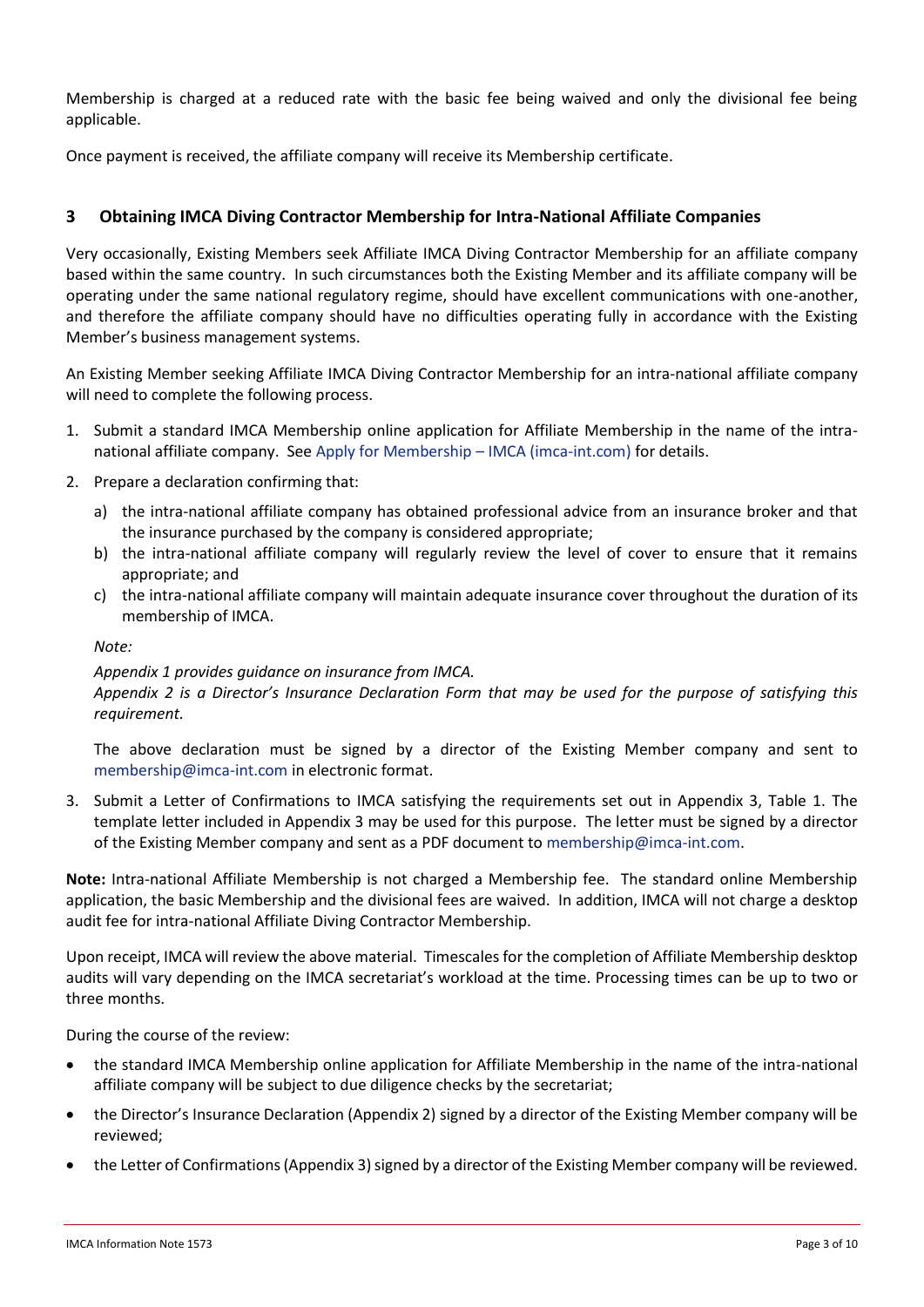On successful completion of the above process a recommendation will be made to IMCA management for approval of the intra-national affiliate company as an Affiliate IMCA Diving Contractor Member.

If approval is received, a certificate of Membership will be issued to the intra-national affiliate company.

For any additional information on the matters covered in this Information Note, please contact [membership@imca](mailto:membership@imca-int.com)[int.com.](mailto:membership@imca-int.com)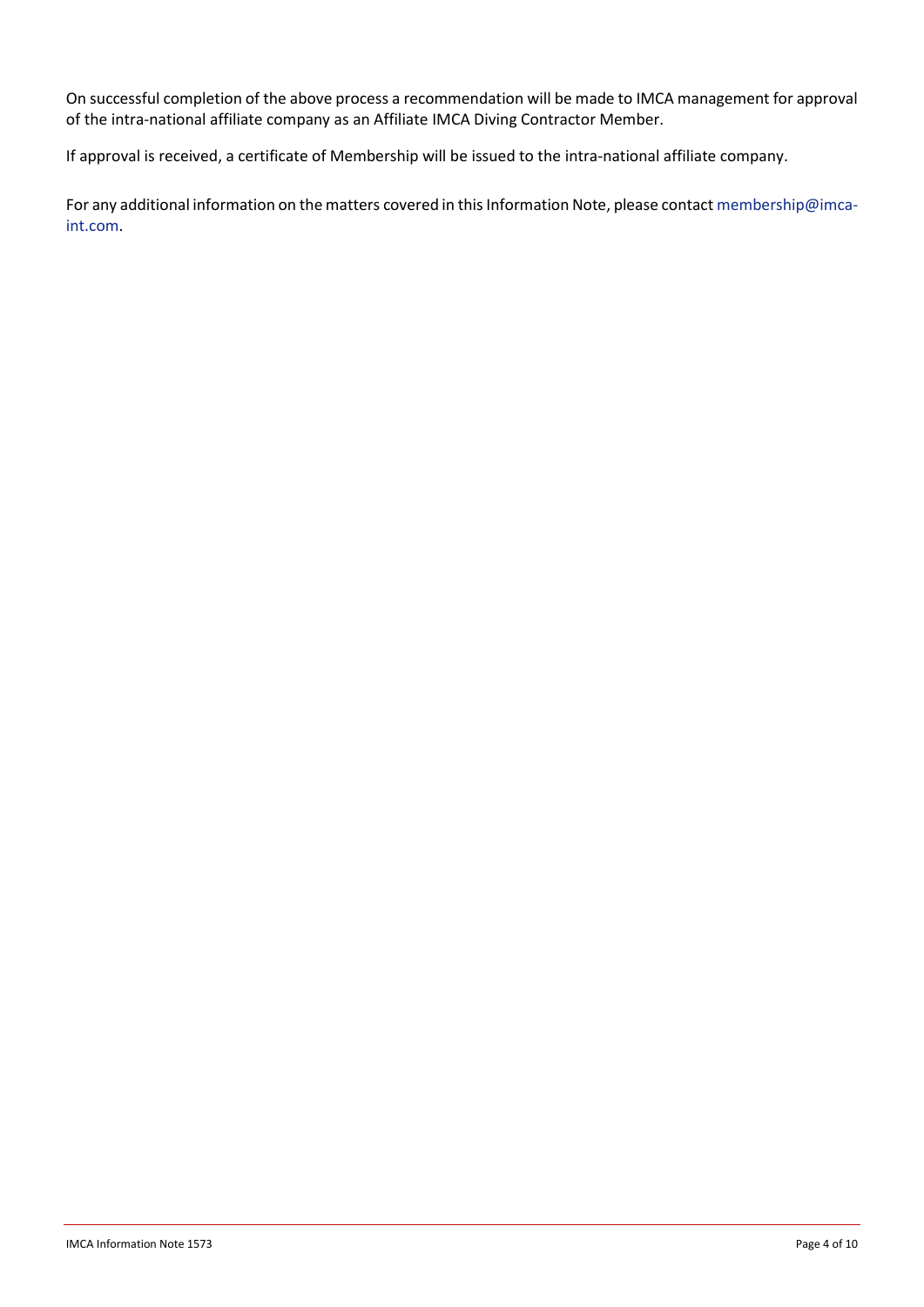Liability insurance fulfils two purposes:

- 1) to protect the insured company and its personnel in the event of a successful claim following an incident; and
- 2) to provide compensation to an injured person or his family in the event of an incident as a result of failures by the insured company and its personnel.

IMCA encourages its Members to purchase adequate insurance cover and to hold the following three different liability policies (as a minimum):

- Employers liability insurance;
- Public liability insurance;
- Medical health insurance to provide for injured parties' immediate needs; possible medical evacuation; together with any potential long term aftercare.

The amount of cover (limit of liability) should be suitable and sufficient for the company, the nature of its operations and the areas the company operates in. It is not therefore possible for IMCA to issue specific guidance on the level or nature of cover that is appropriate.

**IMCA advises all members to take appropriate insurance advice from a specialist insurance broker and/or law firm. Whilst IMCA encourages all members to purchase adequate insurance it is not able to provide specific advice and does not check insurance policy wordings in order to verify their adequacy.**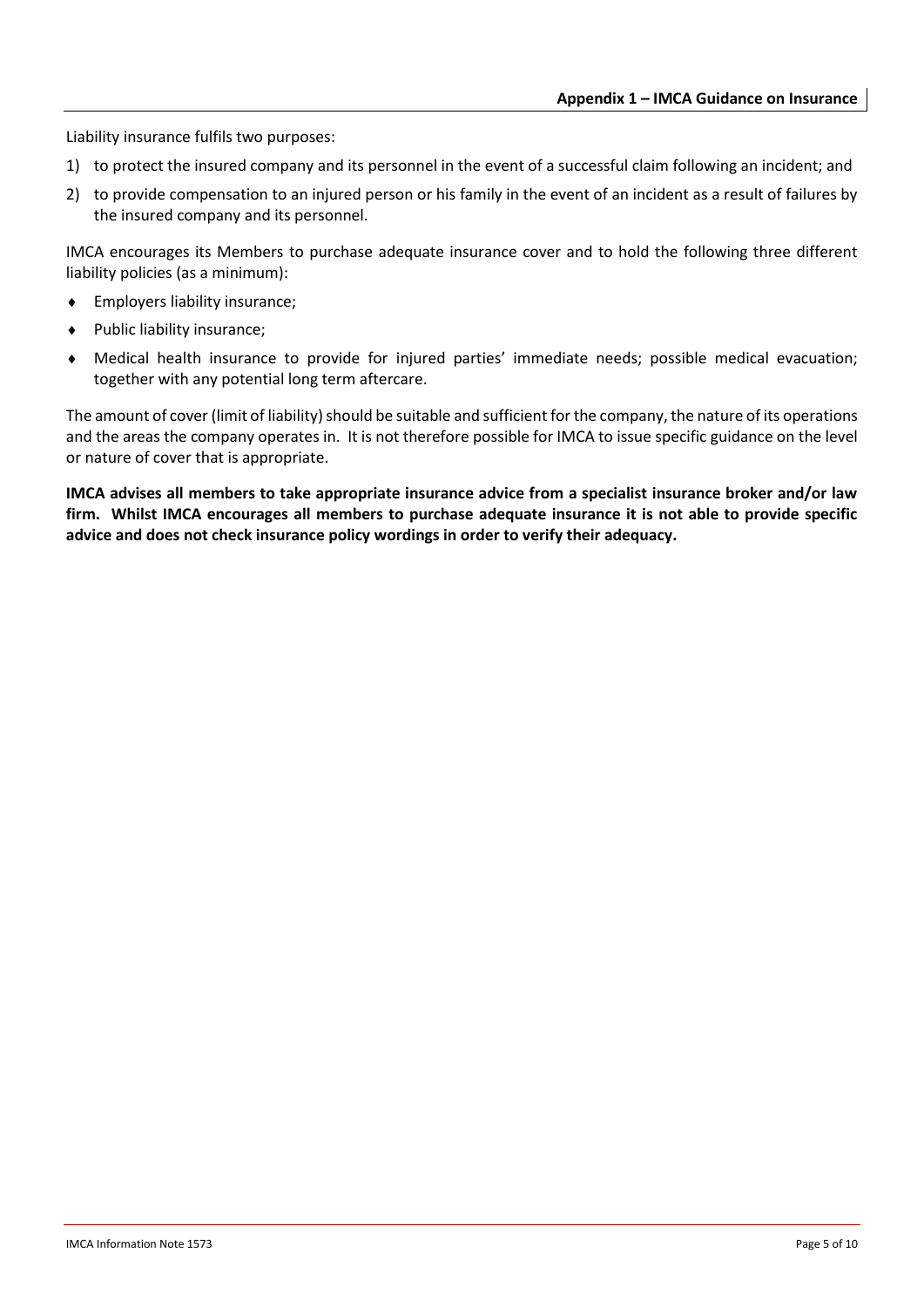[Form of declaration to signed by a director of the Existing Member company.]

Attn: IMCA

Dear Sirs,

As a director of [*insert Existing Member company name*], I hereby confirm that our affiliate company [*insert company name*] (the "Affiliate Company"):

- (1) has obtained professional advice from an insurance broker;
- (2) the insurance purchased by the Affiliate Company is considered appropriate;
- (3) the Affiliate Company will regularly review the level of cover to ensure that it remains appropriate; and
- (4) the Affiliate Company will maintain adequate insurance cover throughout the duration of its Membership of IMCA.

Yours faithfully,

[Signed]

[Full Name] [Director]

[Company Stamp]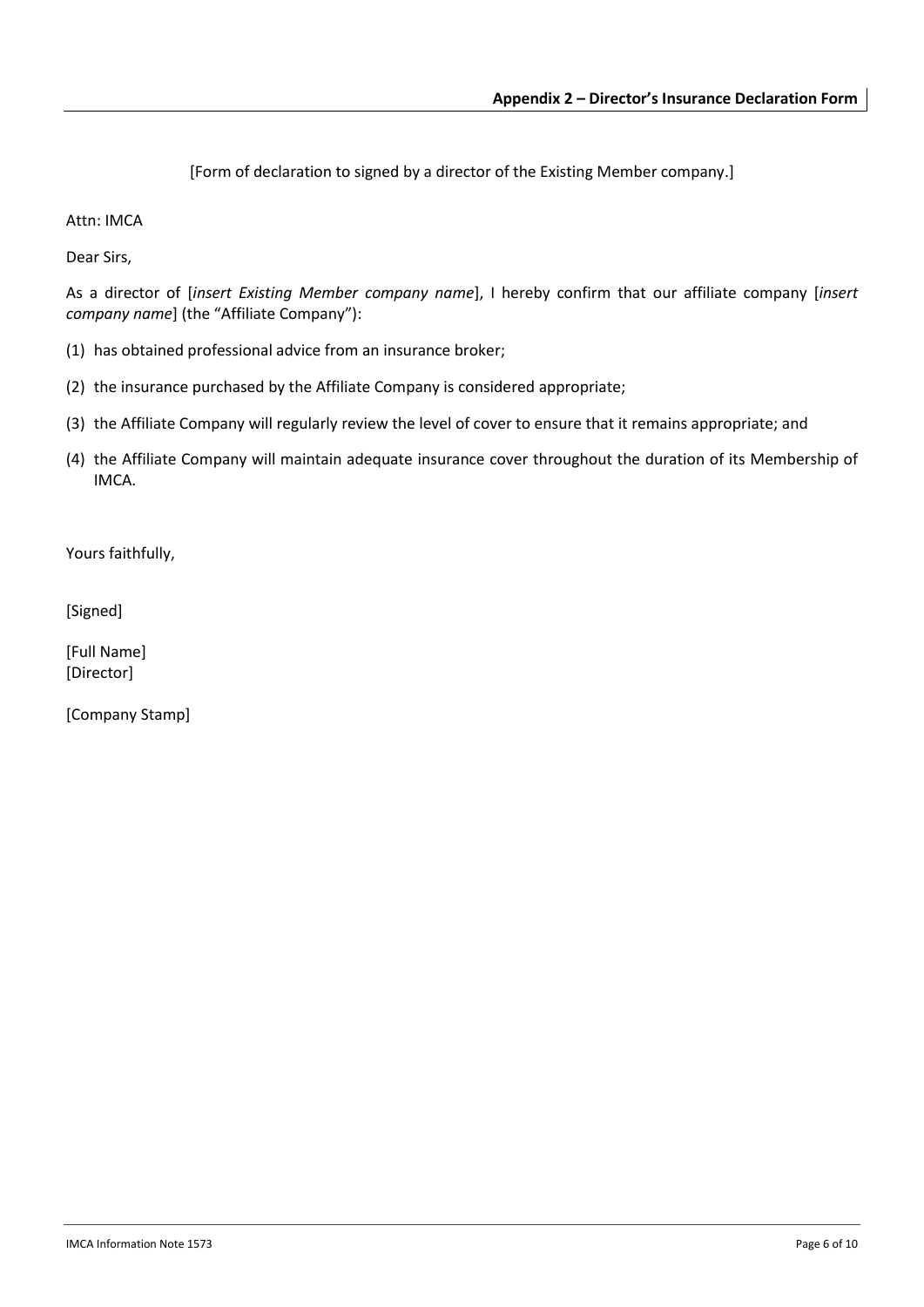An Existing Member seeking Affiliate IMCA Diving Contractor Membership for an affiliate company must submit a letter to IMCA containing written confirmation that the company will:

| Table 1 |                                                                                                                                                                                                                                                                                                  | Criterion met $\times$ $\times$ |
|---------|--------------------------------------------------------------------------------------------------------------------------------------------------------------------------------------------------------------------------------------------------------------------------------------------------|---------------------------------|
| a)      | Ensure its dive team personnel meet the certification requirements set out in the current IMCA<br>Information Note entitled Diver and Diving Supervisor Certification.                                                                                                                           |                                 |
| b)      | Provide suitable and sufficient plant and equipment to support its diving projects.                                                                                                                                                                                                              |                                 |
| c)      | Establish a system of planned maintenance and use the PMS to maintain the company's diving<br>plant and equipment in accordance with IMCA D 018 Code of practice on the initial and periodic<br>examination, testing and certification of diving plant and equipment.                            |                                 |
| d)      | Work in accordance with the Existing Member's current standard operating procedures (SOP),<br>including those contained in the Existing Member company's Diving and Emergency Manuals,<br>insofar as it is appropriate to do so in the operating areas of the extra-national affiliate company.* |                                 |
| e)      | Adopt, as a minimum standard, the technical guidelines (published documents, Information Notes<br>and other materials) produced by IMCA's Diving Division.                                                                                                                                       |                                 |

*\* IMCA recognises that the Existing Member's standard operating procedures may need to be adapted and amended somewhat by the management of the affiliate company to take account of any relevant national regulatory requirements and the nature of the local marine working environment.*

The letter must be signed by a director of the Existing Member company and sent as a PDF document to: [membership@imca-int.com.](mailto:membership@imca-int.com)

**Note:** The template letter overleaf may be used for the purpose of satisfying this requirement.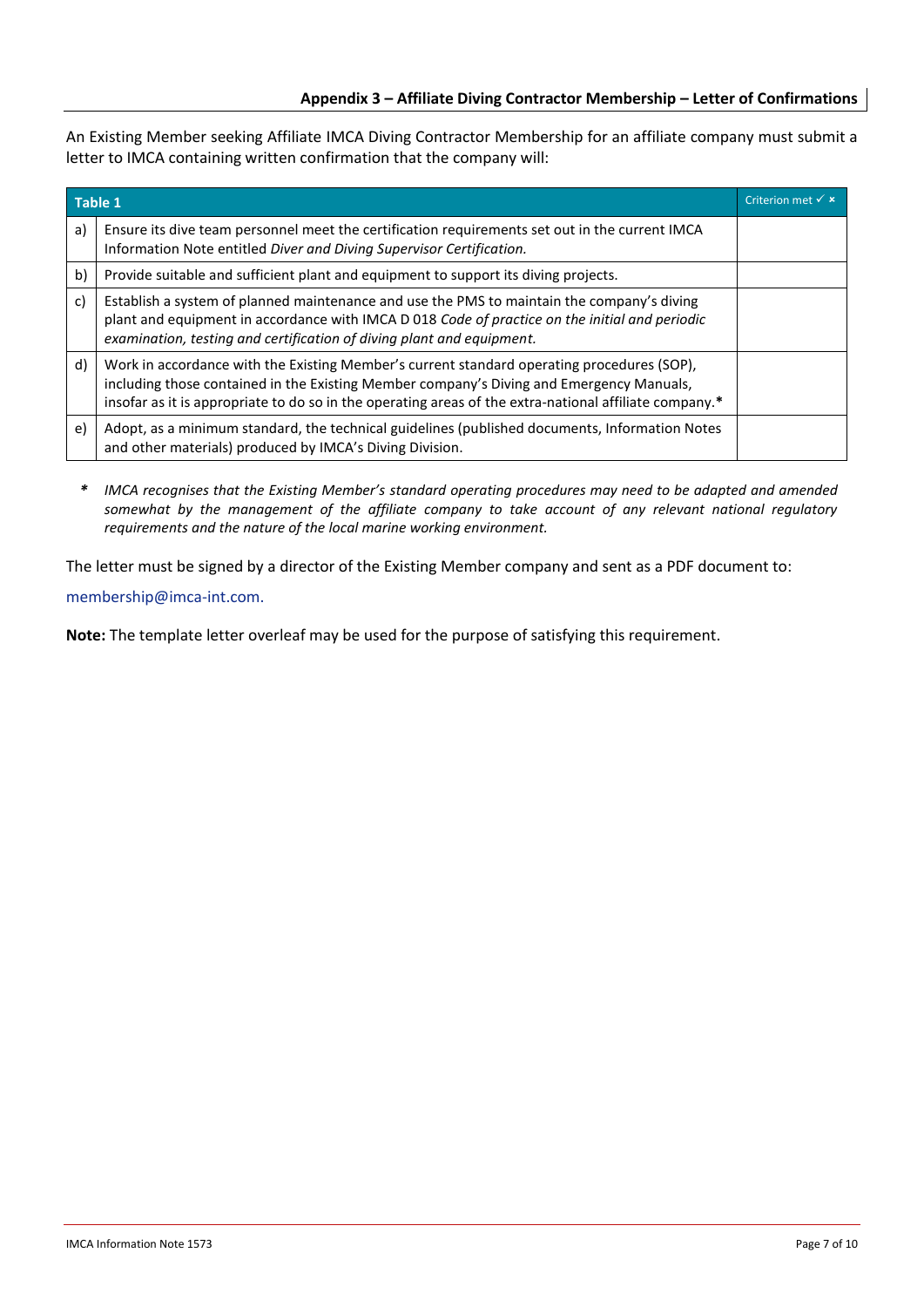[Form of letter to IMCA satisfying the requirements set out in Appendix 3, Table 1 – signed by a director of the Existing Member company.]

Attention: IMCA Membership

Dear Sirs,

As a director of [*enter Existing Member company name*], I hereby confirm that our affiliate company [*enter company name*] (the "Affiliate Company") will:

- a) ensure its dive team personnel meet the certification requirements set out in the current IMCA Information Note entitled *Diver and Diving Supervisor Certification*;
- b) provide suitable and sufficient plant and equipment to support its diving projects;
- c) establish a system of planned maintenance and use the PMS to maintain the company's diving plant and equipment in accordance with IMCA D 018 *Code of practice on the initial and periodic examination, testing and certification of diving plant and equipment*;
- d) work in accordance with the current standard operating procedures (SOP) of [*enter Existing Member company name*], including those contained in the [*enter Existing Member company name*] company Diving and Emergency Manuals, insofar as it is appropriate to do so in the operating areas of the Affiliate Company; and
- e) adopt, as a minimum standard, the technical guidelines (published documents, Information Notes and other materials) produced by IMCA's Diving Division.

Yours faithfully,

[Signed]

[Full Name] [Director]

[Company Stamp]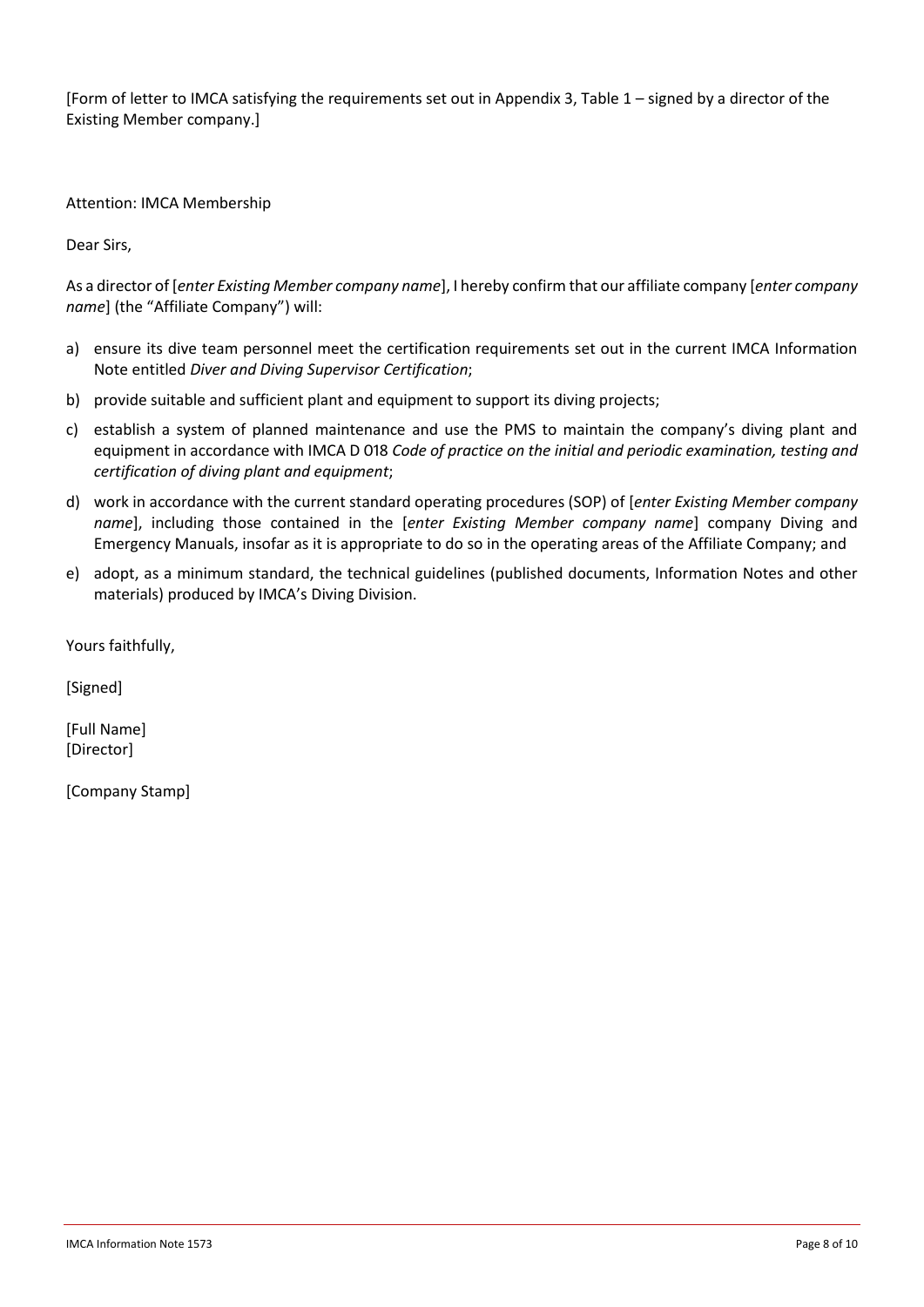## **Appendix 4 – Affiliate Diving Contractor Membership for Extra-National Companies – Supporting Documentation**

An Existing Member seeking Affiliate IMCA Diving Contractor Membership for an extra-national affiliate company must provide IMCA with copies of the following:

| <b>Table 2</b> |                                                                                                                                                                                                                                               | Criterion met $\checkmark$ $\star$ |
|----------------|-----------------------------------------------------------------------------------------------------------------------------------------------------------------------------------------------------------------------------------------------|------------------------------------|
| a)             | Documentation describing the office and base support facilities of the extra-national affiliate<br>company. IMCA needs to see evidence that the affiliate company has suitable infrastructure in<br>place to support its offshore operations. |                                    |
| b)             | Documentation containing details of the extra-national affiliate company's emergency medical<br>support arrangements in its proposed area/s of operations.                                                                                    |                                    |
| c)             | Documentation providing details of the extra-national affiliate company's hyperbaric evacuation<br>procedures for the proposed area/s of operations (applicable to saturation diving companies only).                                         |                                    |
| d)             | Documentation containing the names, positions, and contact details of the key management<br>personnel employed by the extra-national affiliate company (including a suitable organogram).                                                     |                                    |
| e)             | Documentation containing the contact details of the extra-national affiliate company's nominated<br>IMCA representative.                                                                                                                      |                                    |

The above documentation must be sent to [membership@imca-int.com](mailto:membership@imca-int.com) in electronic format.